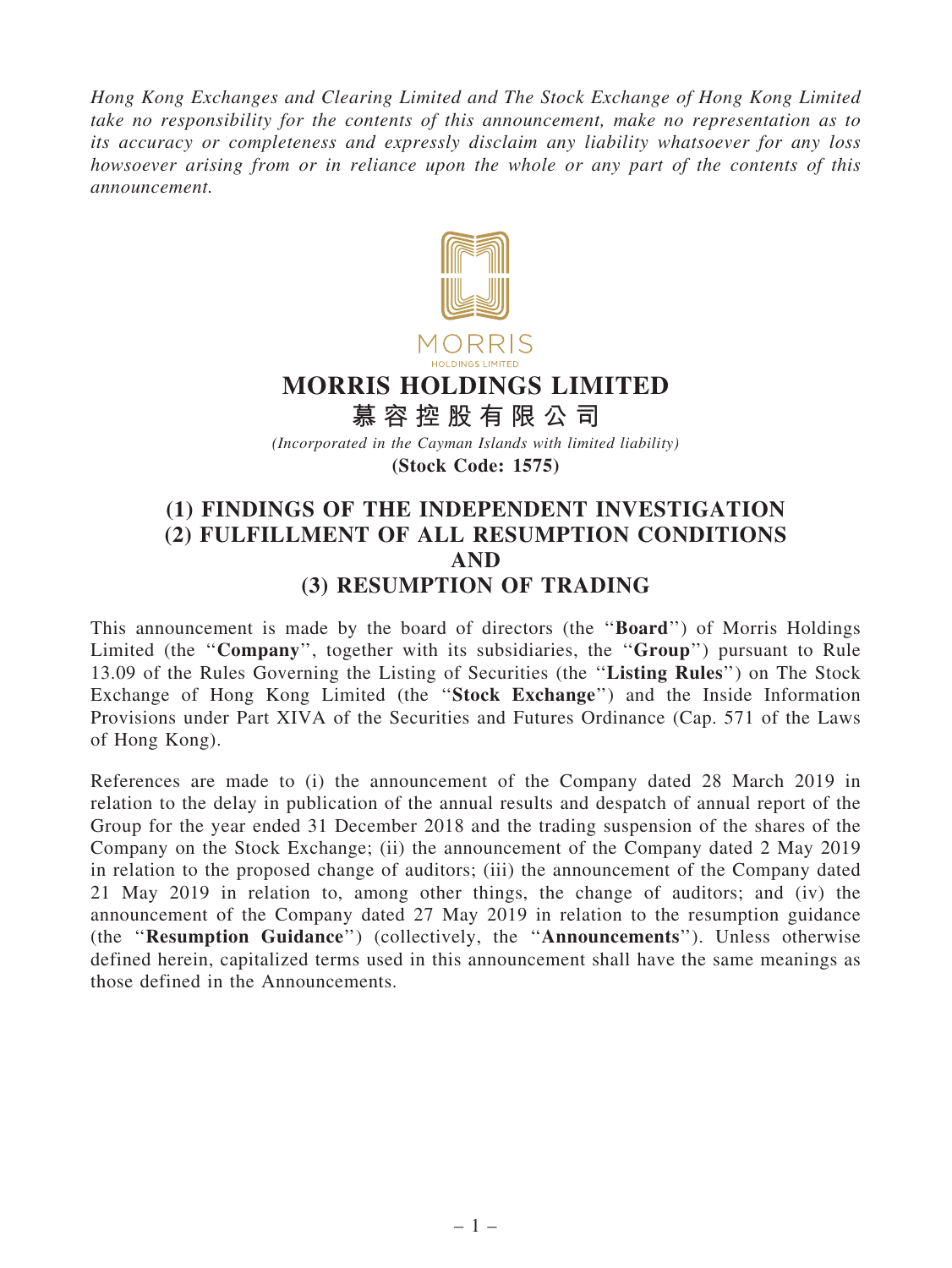As disclosed in the announcement of the Company dated 28 March 2019, during the course of auditing the consolidated financial statements of the Group for the year ended 31 December 2018 (the "2018 Consolidated Financial Statements"), Ernst and Young  $({\bf "EY})$ , the former auditor, raised queries about (i) certain transactions in respect of the purchase and sales of leather, furniture and furniture-related products carried out by the Group in the People's Republic of China during the year ended 31 December 2018; (ii) the disclosures and accounting treatments for the relationships between two subsidiaries of the Group in the People's Republic of China (collectively, the ''PRC Subsidiaries'' , or each as "Subsidiary A" and "Subsidiary B") and some of the customers and/or suppliers, in particular whether these customers and suppliers are independent from the Group (collectively, the ''EY's Queries'').

The Audit Committee of the Company has appointed Stevenson, Wong & Co. ("SWC") to conduct an independent investigation, with the assistance from HLB Hodgson Impey Cheng Limited ("HLB"), the existing auditor (collectively, the "Investigators"), and to prepare an independent investigation report in respect of the EY's Queries. The Company would like to update its Shareholders on the latest progress in this respect.

On 9 July 2019, the Company and the Audit Committee received an independent investigation report dated 9 July 2019 issued by SWC (the ''Independent Investigation Report''). The summary of the major findings of the Independent Investigation Report and the views of the Company and HLB on the contents of the Independent Investigation Report are set out in this announcement.

On 10 July 2019, the Company published the announcement of final results for the year ended 31 December 2018 with an unmodified and unqualified opinion from HLB.

#### SUMMARY OF THE MAJOR FINDINGS OF THE INDEPENDENT INVESTIGATION REPORT

The EY's Queries mainly include the following three aspects:

- (1) the independence of five suppliers and/or customers of the PRC Subsidiaries;
- (2) the inconsistencies of documents and information in respect of certain major transactions entered into between the PRC Subsidiaries and Company A during 2018 (the ''Major Transactions''). Company A's business scope includes trading of fabric, leather, sofa covers, sofas and other furniture products. As a trading company, Company A purchases leather, sofa covers and other furniture products from the PRC Subsidiaries as a customer, at the same time, it sells fabric to one of the PRC Subsidiaries as a supplier. The details of the Major Transactions are as follows: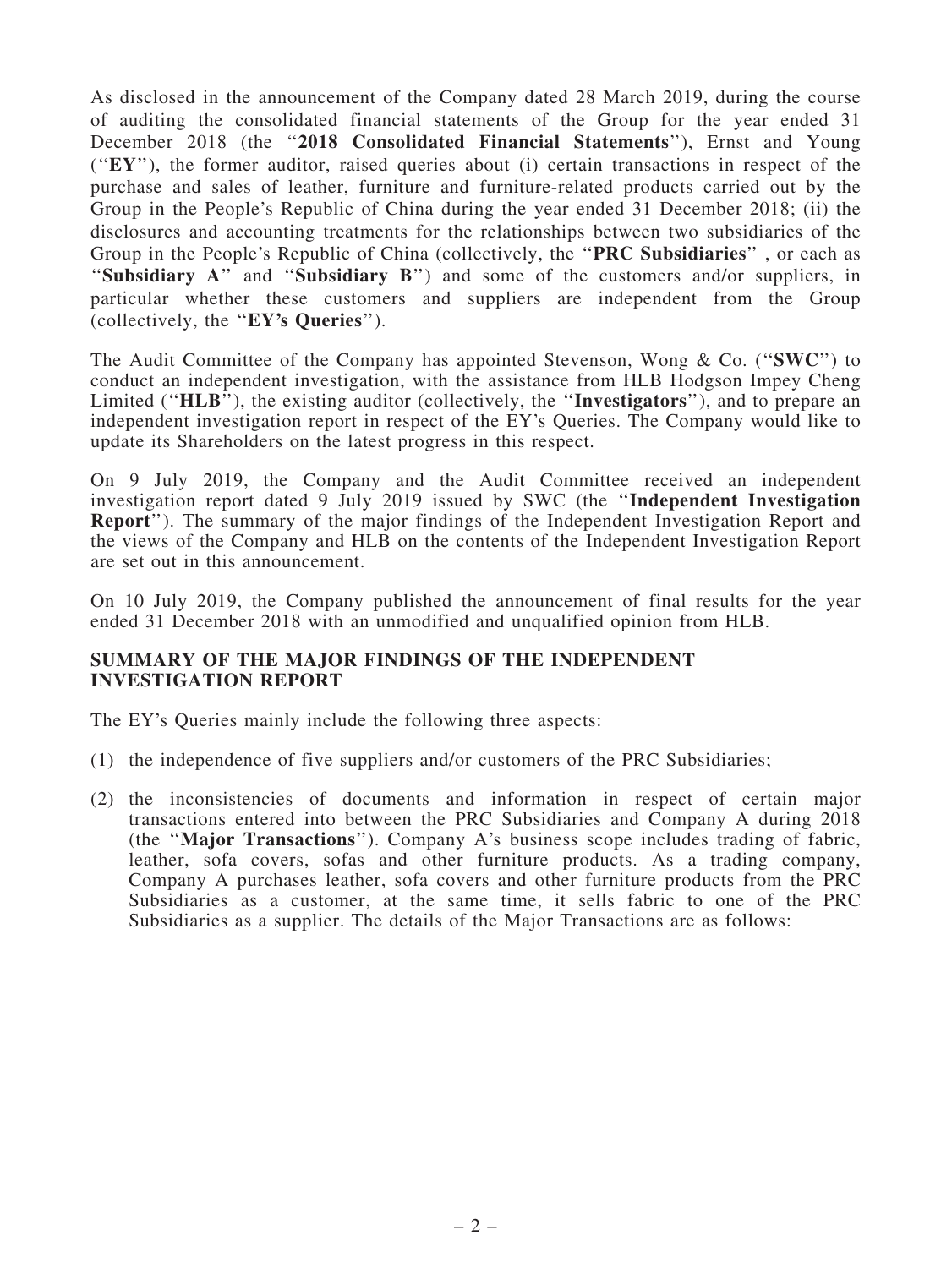|                                                                    |                                   | Subject matters of the<br>transaction                                                                                                     | Date                                                                                           | Amount<br>(RMB million)                |
|--------------------------------------------------------------------|-----------------------------------|-------------------------------------------------------------------------------------------------------------------------------------------|------------------------------------------------------------------------------------------------|----------------------------------------|
| The transactions<br>conducted by<br>Company A with<br>Subsidiary A | Α.<br><b>B.</b><br>C.<br>D.<br>Ε. | Selling fabric<br>Purchasing leather<br>Purchasing leather<br>Purchasing 4,890 sofa covers<br>Purchasing 67,373 sofa covers               | Throughout 2018<br>29 October 2018<br>22 November 2018<br>21 December 2018<br>28 December 2018 | 103.0<br>16.6<br>13.3<br>11.3<br>177.8 |
| The transactions<br>conducted by<br>Company A with<br>Subsidiary B | A.                                | Purchasing 8,022 sofas, 173<br>coffee tables, 53 beds, 34.8<br>square meters of carpets,<br>354 cabinets and 2,829<br>furniture ornaments | 21 to 28 June 2018                                                                             | 13.7                                   |
|                                                                    | Β.                                | Purchasing $4,350$ sofas, $3,200$<br>dining chairs with armrest,<br>800 long dining tables and<br>800 side cabinets                       | 20 to 28 November<br>2018                                                                      | 18.1                                   |
|                                                                    | $\mathcal{C}$ .                   | Purchasing 7,261 sofas and<br>273 sofa covers                                                                                             | 24 to 28 December<br>2018                                                                      | 28.8                                   |

; and

(3) in respect of the transaction entered into between Subsidiary A and Company A for the purchase of 67,373 sofa covers with a total amount of approximately RMB178 million at the end of December 2018 as set out in item E of paragraph (2) above, the queries raised regarding the inconsistency between the number of trucks required and the actual number of trucks deployed for delivering the relevant sofa covers, the sufficiency of the warehouse capacity for those inventories, and the decrease in overtime pay of the relevant workers during the relevant period.

#### METHODOLOGIES USED IN THE INDEPENDENT INVESTIGATION

During the course of the independent investigation, the Investigators mainly adopted the following procedures, including but not limited to:

- 1. interviewed with the directors, senior management and relevant personnel of the Group;
- 2. conducted company searches for relevant companies;
- 3. carried out on-site visits to the offices and/or plants of the relevant companies;
- 4. interviewed with the responsible persons or relevant personnels of the suppliers and/or customers of the PRC Subsidiaries;
- 5. interviewed with the responsible persons or relevant personnels of the customers of the PRC Subsidiaries' suppliers and/or customers;
- 6. obtained and reviewed the sales records relating to the sales transactions between the Group and its customers, including but not limited to sales agreements, sales invoices, stock out notes and bank records for the year ended 31 December 2018;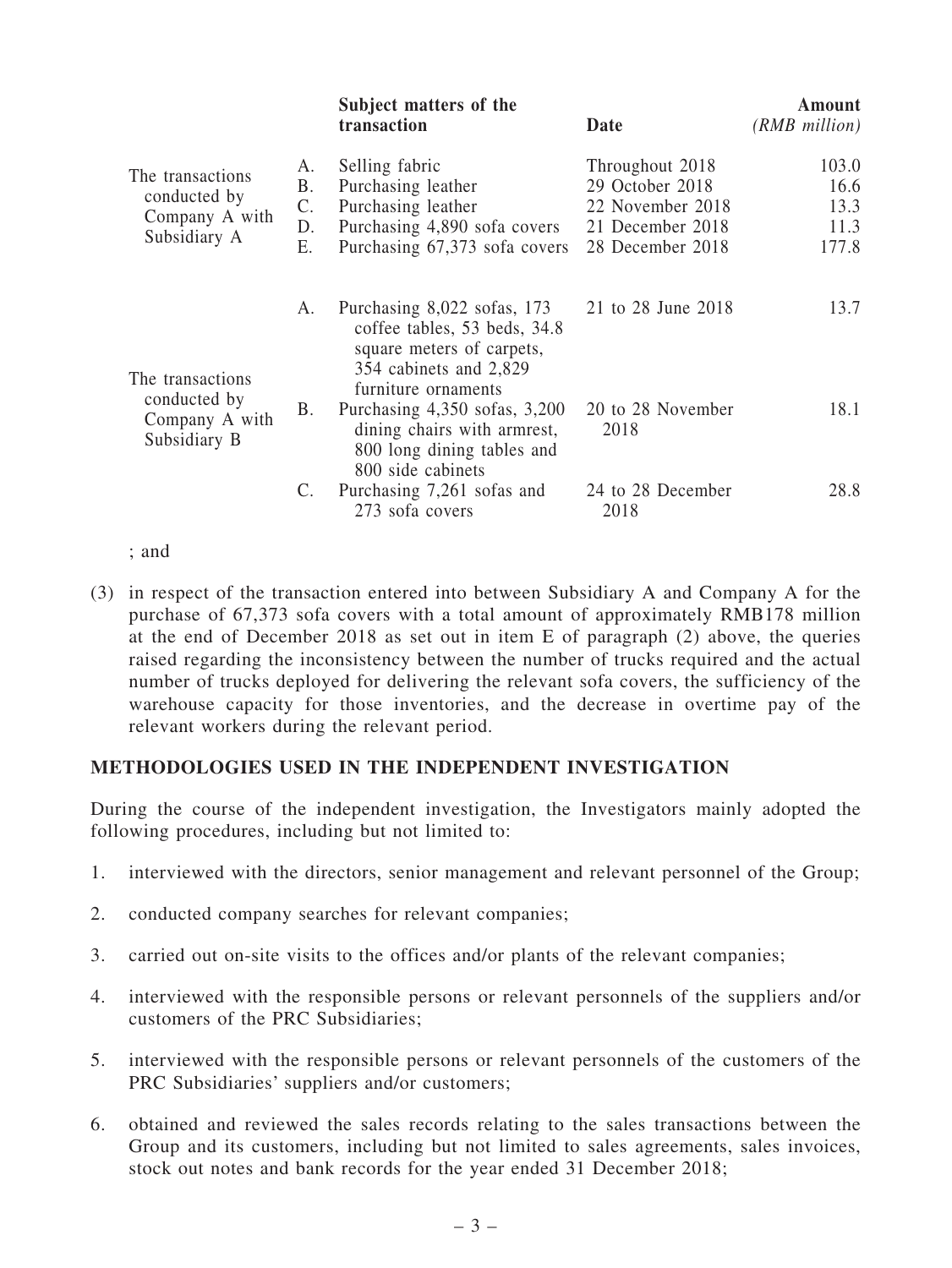- 7. obtained and reviewed the purchase records relating to the purchase transactions between the Group and its suppliers, including but not limited to purchase agreements, purchase invoices, stock in notes and bank records for the year ended 31 December 2018;
- 8. obtained and reviewed the relevant sales and purchase contracts, VAT invoices, delivery notes, product return records, employee payrolls, staff lists of provident fund, breakdowns of reimbursement in relation to the Major Transactions between the Group and its suppliers and/or customers and the tenancy agreements in respect of leasing No. 500 Youquan Road, Haining City, Zhejiang Province (''No. 500 Youquan Road''); and
- 9. carried out sampling inspections of other documents in relation to the EY's Queries.

# INDEPENDENCE OF THE SUPPLIERS AND/OR MAJOR CUSTOMERS OF THE PRC SUBSIDIARIES

According to the EY's Queries, EY questioned the independence of the PRC Subsidiaries with their five suppliers and/or customers (collectively, the "Relevant Suppliers and/or Customers'') based on the following grounds, including but not limited to:

- (a) suspected payments of provident fund for certain Relevant Suppliers and/or Customers by the PRC Subsidiaries;
- (b) suspected sharing of offices and office telephone numbers between the PRC Subsidiaries and certain Relevant Suppliers and/or Customers as shown on certain documents; and
- (c) suspected reimbursements of expenses claimed by certain staff of the Relevant Suppliers and/or Customers from the PRC Subsidiaries.

#### (a) Suspected payments of provident fund for certain Relevant Suppliers and/or Customers by the PRC Subsidiaries

EY found that some of the names of the employees of the Relevant Suppliers and/or Customers together with their provident fund account numbers and passwords were in the PRC Subsidiaries' provident fund employees list, and therefore EY speculated that the PRC Subsidiaries might have paid provident fund on behalf of some of the employees of the Relevant Suppliers and/or Customers.

According to the findings and analysis of the Independent Investigation Report, no payments of provident fund have been made by the PRC Subsidiaries for any of the Relevant Suppliers and/or Customers.

Regarding a legacy issue, as the predecessor of one of the Relevant Suppliers and/or Customers was a wholly-owned subsidiary of the Company before the reorganisation and listing of the Company (the ''Original Mengnu Group''), its provident fund account was once operated by the Original Mengnu Group. However, no change on the operation of the provident fund account has been made upon the reorganisation of the Group from the Original Mengnu Group, and the PRC Subsidiaries continued to operate the provident fund account on behalf of such Relevent Supplier and/or Customer.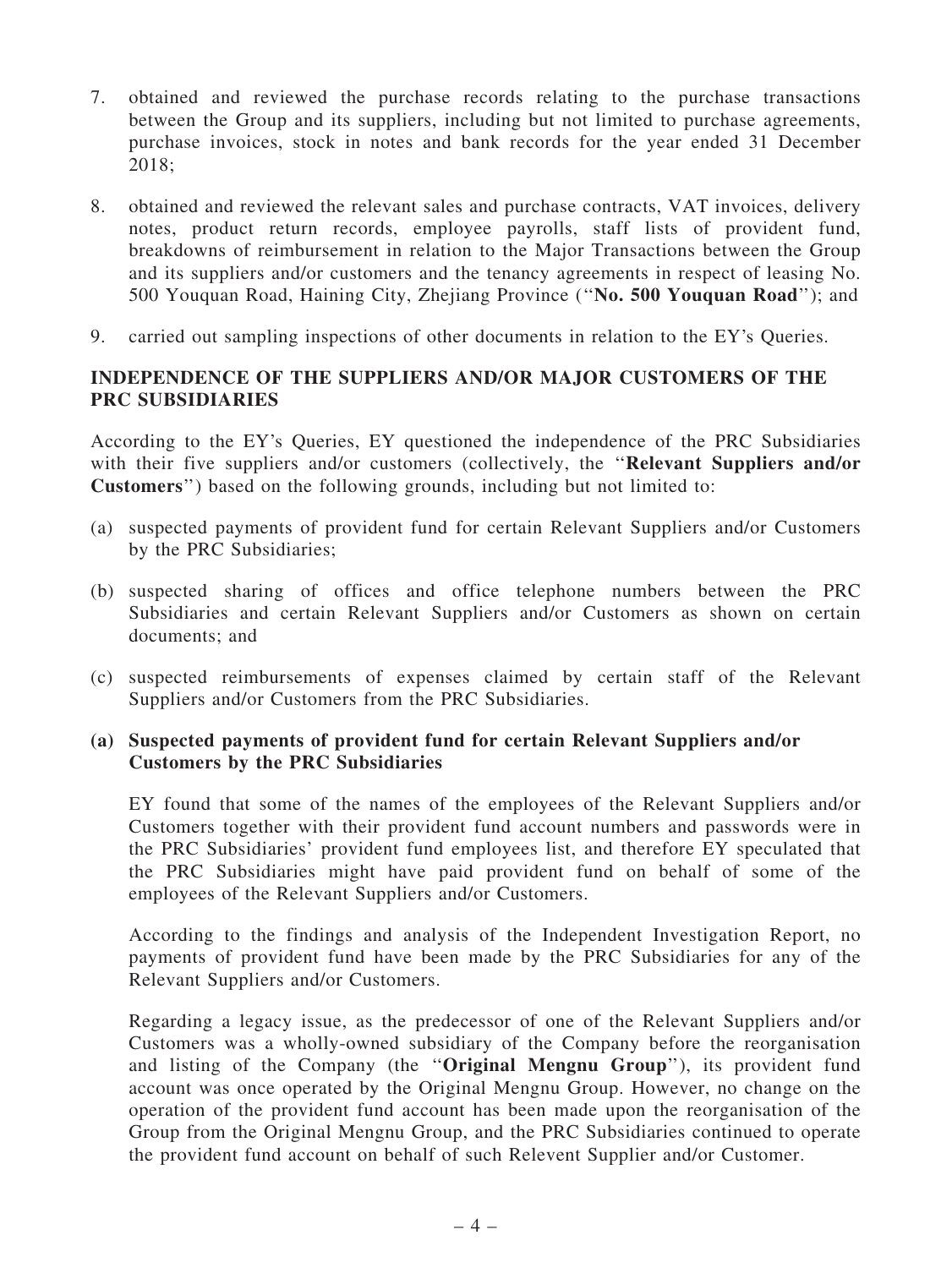Further, as the operation of the provident fund system has a certain level of complexity and the staff of the PRC Subsidiaries were more experienced in operating such system, and due to the fact that the PRC subsidiaries maintained amiable relationships with certain Relevant Suppliers and/or Customers, the PRC subsidiaries have assisted and operated the provident fund accounts on behalf of such companies in the past. Considering the large scale of the PRC subsidiaries's operation, the Company is of the view that no substantial additional costs were incurred for assisting the operation of the provident fund accounts on behalf of the Relevant Suppliers and/or Customers. Therefore, no service fees or other consideration have been received by the PRC subsidiaries for operating the provident fund accounts on their behalf.

Although the PRC Subsidiaries operated the provident fund accounts on behalf of certain Relevant Suppliers and/or Customers, the PRC Subsidiaries have not made any payment of provident fund on their behalf as evidenced by the confirmations from the Relevant Suppliers and/or Customers. The Relevant Suppliers and/or Customers have their own and separate provident fund accounts and are responsible for making contributions to the provident fund on their own. The PRC Subsidiaries simply assisted the Relevant Suppliers and/or Customers in the relevant administrative work including but not limited to (i) submission of the monthly employees provident fund list to the Provident Fund Management Center; (ii) submission and obtaining the approval from the Provident Fund Management Center for any change of employees status; and (iii) submission and obtaining the approval from the Provident Fund Management Center for change of relevant employees' payment amount.

Upon receipt of the EY's Queries, the Company has ceased to operate the provident fund accounts for the Relevant Suppliers and/or Customers, and the entire system has also been updated and adjusted accordingly.

# (b) Suspected sharing of offices and office telephone numbers between the PRC Subsidiaries and certain Relevant Suppliers and/or Customers as shown on certain documents

During the interviews with some employees of certain Relevant Suppliers and/or Customers, EY found that some employees of certain Relevant Suppliers and/or Customers were sharing offices with the PRC Subsidiaries. Further, EY found that the telephone numbers listed on the invoices of the PRC Subsidiaries were the same as the ones listed on the invoices of certain Relevant Suppliers and/or Customers. Therefore, EY speculated that certain Relevant Suppliers and/or Customers might not be independent from the Company.

According to the findings and analysis of the Independent Investigation Report, the registered addresses, actual offices, plants and warehouses of the PRC Subsidiaries and the Relevant Suppliers and/or Customers are at different locations. On the other hand, the registered address and office of the Company, i.e. No. 500 Youquan Road, which covers a large area, actually belongs to the Group. In the past, certain Relevant Suppliers and/or Customers have entered into tenancy agreements with the Group in respect of leasing certain parts of No. 500 Youquan Road for operation and/or storing inventories.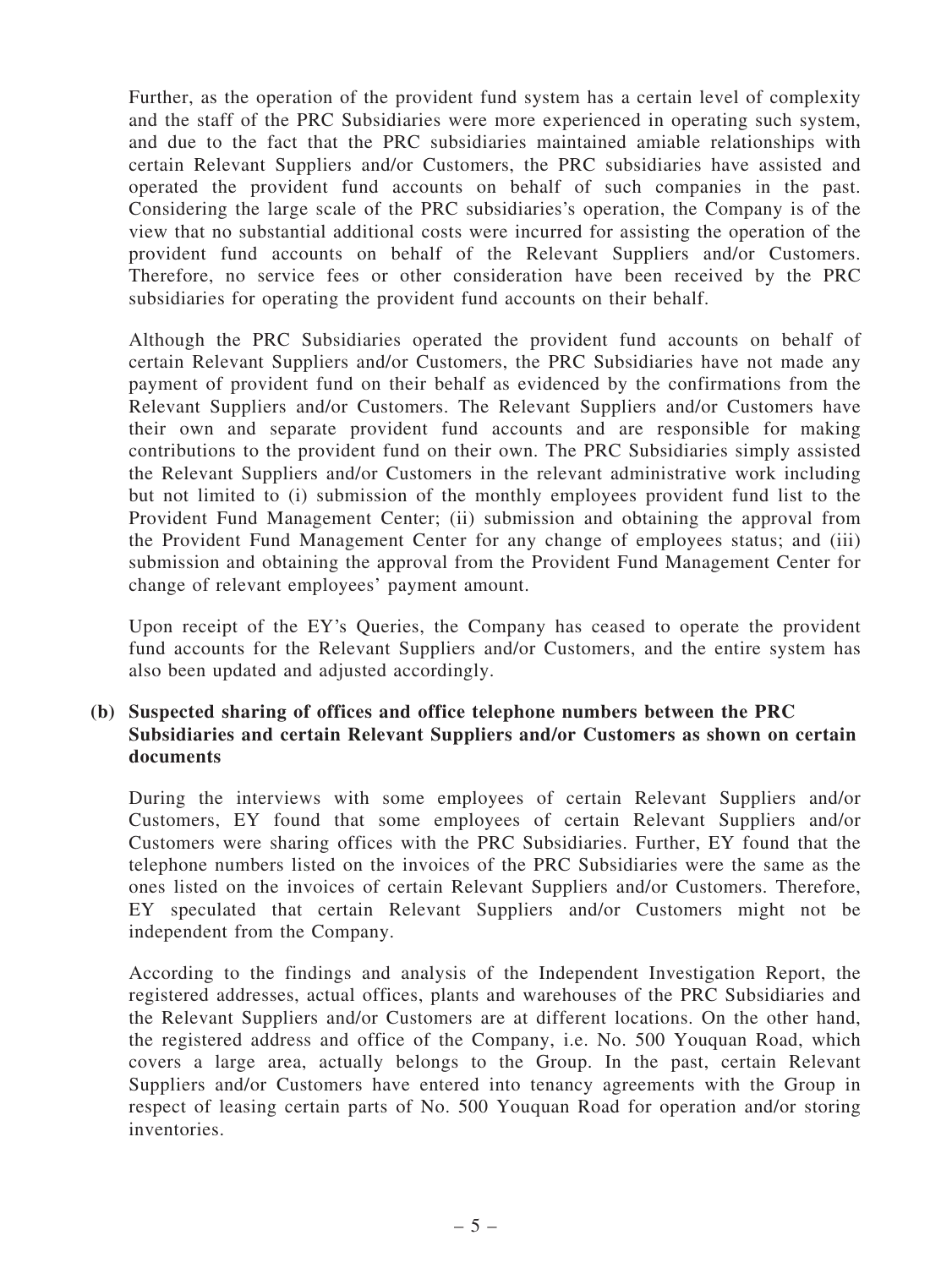On the other hand, certain Relevant Suppliers and/or Customers have overlooked the need to change the registered telephone numbers on the invoices and therefore continued to use the same registered telephone numbers after moving out from the premises of the Group. Since such information must be provided on documents such as company invoices, such telephone numbers and/or relevant telephone information have remained printed on invoices. Upon reviewing the relevant invoices of the PRC Subsidiaries and certain Relevant Suppliers and/or Customers and interviewing with the relevant responsible person, the Investigators found that in practice the communication between the staff of such Relevant Suppliers and/or Customers and their customers was made through mobile applications such as WeChat, and no customer would dial the registered telephone numbers as printed on the invoices. As a result, both the Company and the Relevant Suppliers and/or Customers were not aware of such issue and have not updated the relevant registered telephone information accordingly. Upon receipt of the EY's Queries, the Company has informed the Relevant Suppliers and/or Customers of such issue and had requested them to update the relevant registered telephone information on the invoices and will notify any relevant party moving out from the premises of the Group to update its registered telephone information thereafter in the future.

#### (c) Suspected reimbursements of expenses claimed by certain staff of the Relevant Suppliers and/or Customers from the PRC Subsidiaries

During EY's audit process, EY found that certain employees of certain Relevant Suppliers and/or Customers had claimed reimbursements from the PRC Subsidiaries. Therefore, EY speculated that certain Relevant Suppliers and/or Customers might not be independent from the Company.

According to the findings and analysis of the Independent Investigation Report, the PRC Subsidiaries, upon request, would arrange visits and sampling inspections, also known as on-site visits, for its customers to the production facilities and/or offices of certain relevant suppliers from time to time. In addition to the on-site visits, the staff of the relevant suppliers may also offer hospitality to the customers. The expenses arising from the on-site visits and hospitality shall be generally borne by the PRC Subsidiaries, and reimbursements of expenses would be claimed by the relevant suppliers from the PRC Subsidiaries.

Considering a series of investigations conducted by the Investigators, including but not limited to reviewing the relevant documents of the PRC Subsidiaries and the Relevant Suppliers and/or Customers such as reimbursement vouchers, tenancy agreements and invoices, paying on-site visits to the offices and/or plants of the relevant companies, and interviewing the relevant personnels, the Independent Investigation Report stated that the Relevant Suppliers and/or Customers are subsisting companies independent from the Group, based on the findings and analysis of the investigation as set out in (a), (b) and (c) above.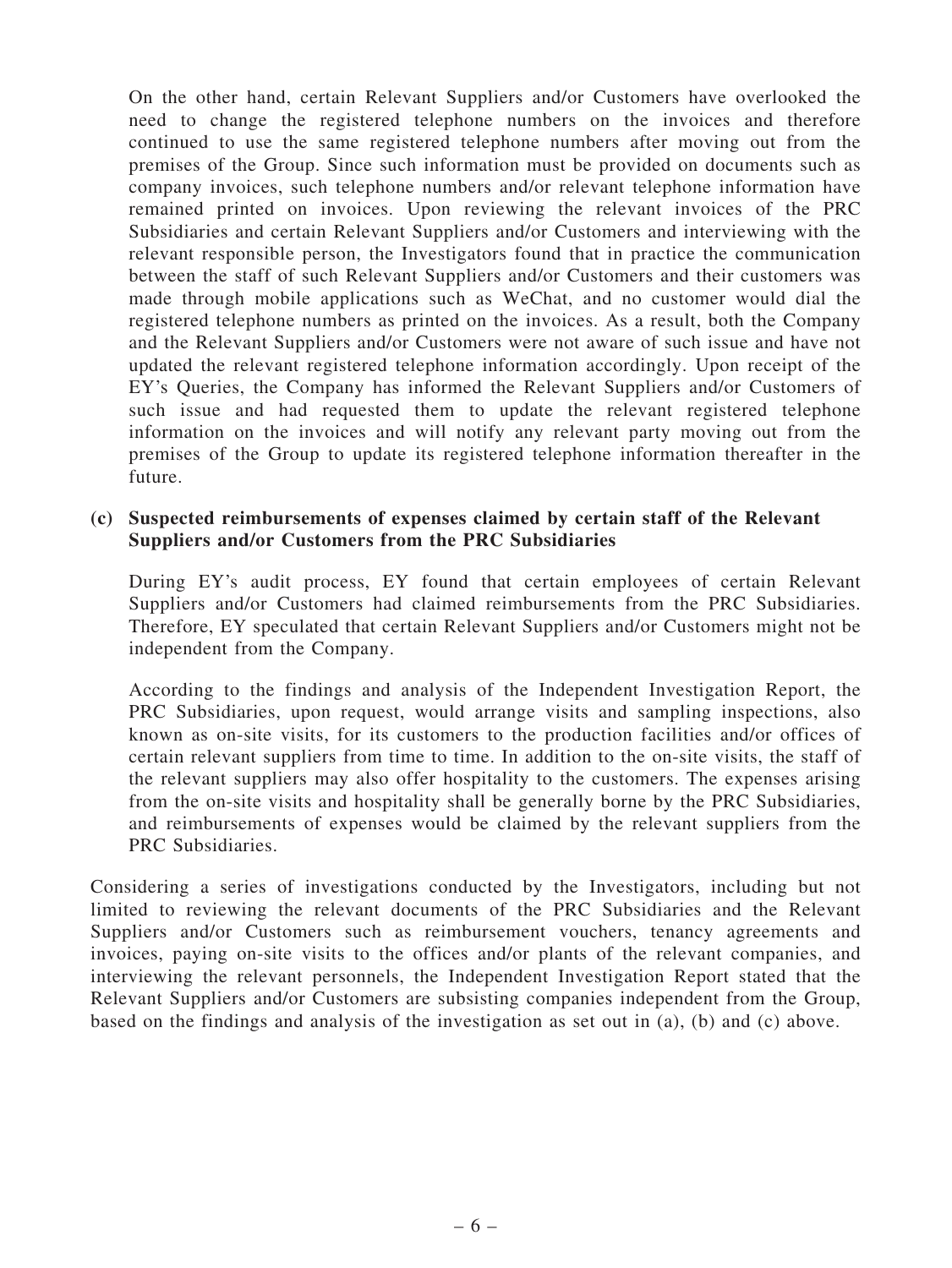# THE INCONSISTENCIES OF DOCUMENTS AND INFORMATION IN RESPECT OF THE MAJOR TRANSACTIONS ENTERED INTO BETWEEN THE PRC SUBSIDIARIES AND COMPANY A

For the reason that there were certain inconsistencies between the information obtained from the interview with the staff of Company A and the transaction documents, EY questioned whether the PRC Subsidiaries have actually produced the products as set out in the transaction documents and the trading volume between the PRC Subsidiaries and Company A.

As for whether the PRC Subsidiaries have actually produced the products as set out in the transaction documents, according to EY's Queries, a staff member of Company A stated that the business of Subsidiary B did not include sofa business during the interview, which was inconsistent with the information of the transaction documents.

According to the findings of the Independent Investigation Report and on-site visits to the production facilities and product showrooms of Subsidiary B, the products of Subsidiary B indeed include sofa covers, sofas, coffee tables, beds, carpets, cabinets, furniture ornaments, dining chairs with armrest, long dining tables and side cabinets.

In addition, upon carrying out sampling inspections of the relevant transaction documents by the Investigators, it is also confirmed that the businesses of Subsidiary B did include trading of the abovementioned products.

As for the trading volume between the PRC Subsidiaries and Company A, EY's Queries stated that the information provided by the abovementioned staff member of Company A during the interview was inconsistent with the relevant documents obtained. For instance, the staff member stated that Company A would not purchase leather from Subsidiary A.

The Investigators interviewed with the controller of Company A and such staff member previously interviewed by EY, and confirmed that such staff member was only responsible for the production of fabric and had no knowledge of other aspects of the business of Company A. The controller stated that he is the responsible person of Company A and confirmed the authenticity of relevant transactions. Upon carrying out sampling inspections of documents such as relevant sales contracts, VAT invoices and stock out slips and customers' acknowledgment confirmations by the Investigators, it is confirmed that such transactions were authentic.

# QUERIES IN RESPECT OF THE TRANSACTION WITH A TOTAL AMOUNT OF APPROXIMATELY RMB 178 MILLION ENTERED INTO BETWEEN SUBSIDIARY A AND COMPANY A AT THE END OF DECEMBER 2018

Under EY's Queries, EY questioned that the transaction with a total amount of approximately RMB178 million involving the purchase of sofa covers by Company A from Subsidiary A at the end of December 2018 (the "Sofa Cover Transaction") was unauthentic. EY questioned that the 13 trucks deployed to deliver the said sofa covers, which was lower than the number of trucks required to transport the products as estimated by EY, the warehouse capacity estimated by EY may not be sufficient to accommodate the inventories, and the overtime pay to the relevant workers involved in the production of the products during such period has decreased, EY's Queries called the Sofa Cover Transaction into question.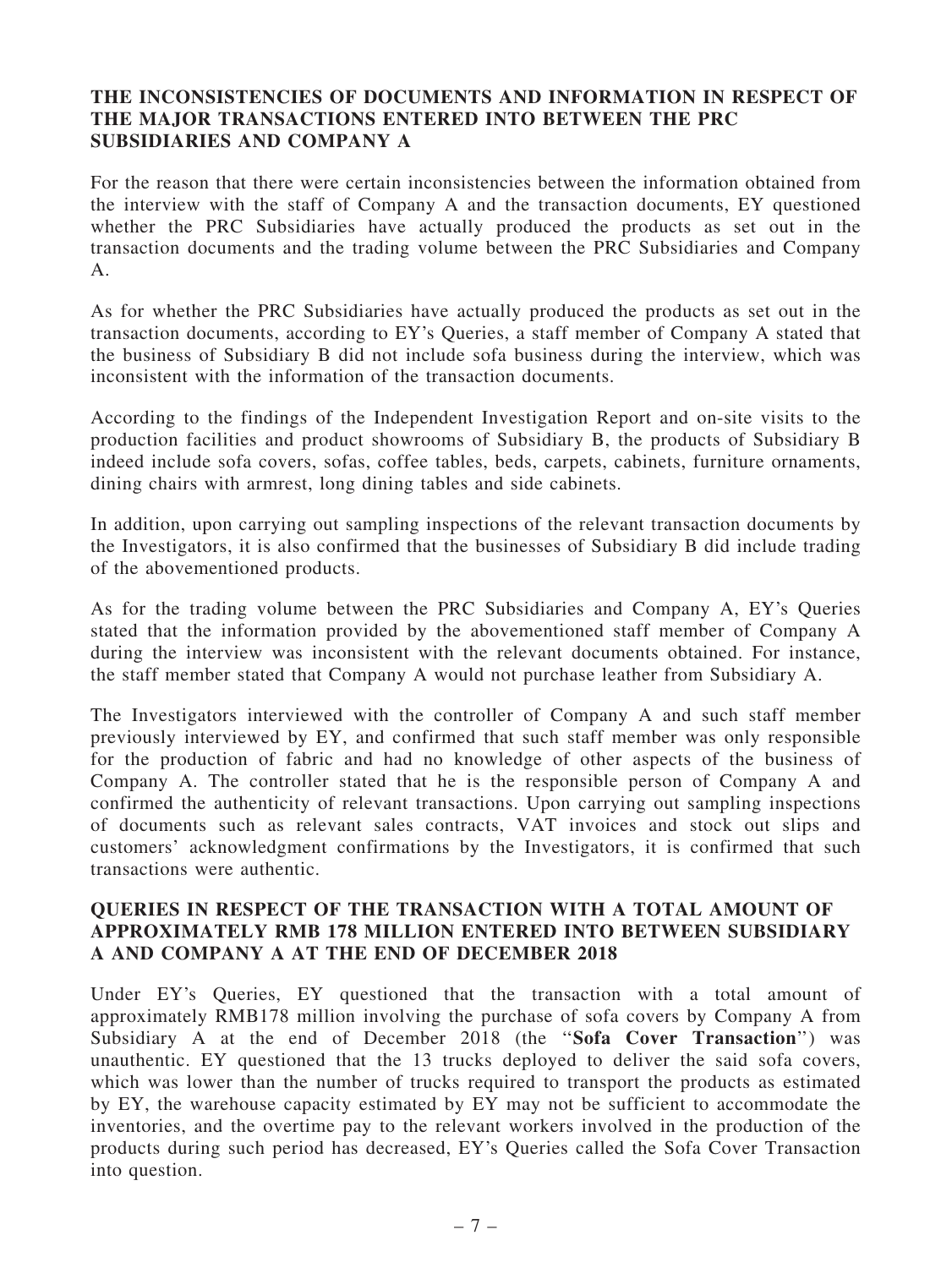According to the findings and analysis of the Independent Investigation Report, the sofa covers mentioned above were produced by Subsidiary A, and Company A arranged for delivery of those products directly to ten customers who purchased sofa covers from Company A (the ''Downstream Customers''). It was initially agreed between Subsidiary A and Company A that (i) Company A was responsible for picking up the products from Subsidiary A and then delivery to Downstream Customers, and (ii) all products were to be arranged to be picked up and delivered on or around 28 December 2018.

However, close to the time of picking up the sofa covers from the warehouse of Subsidiary A, Subsidiary A was informed by Company A that the pickup dates were to be postponed. Apart from 17,820 sofa covers with an amount of approximately RMB48 million which were arranged to be delivered to the Downstream Customers on 28 December 2018, the delivery dates of the remaining sofa covers were to be rescheduled to later dates. The remaining 49,553 sofa covers with an amount of approximately RMB130 million were eventually rescheduled and picked up by Company A and then delivered to the Downstream Customers in four batches on 30 December 2018, 4 January 2019, 18 February 2019 and 7 March 2019. The above pick-up and delivery dates were arranged by Company A and agreed by Subsidiary A.

Since all internal clearance procedures in relation to the remaining sofa covers have already been completed, and the internal year-end stock-taking of finished goods was approaching, the remaining sofa covers could no longer be stored in the finished goods warehouse of Subsidiary A. Therefore, Subsidiary A decided to temporarily store these sofa covers in a warehouse near its plants. Such warehouse was borrowed from a friend of the Company's chief executive officer to the Company for temporary storage without charging the Company for any fees and the inventory risk was borne by the Company prior to the remaining sofa cover being picked up by Company A. As of the date of this announcement, save as disclosed above, the Company did not store any inventories in third parties' warehouses.

According to the findings of the Independent Investigation Report, the Investigators had reviewed the logistics documents in relation to the Sofa Cover Transaction including outgoing records and invoices which show signatures of Company A's representatives in acknowledgment of receipt, and had verified the delivery and transportation procedures in relation thereto.

As the staff of the PRC Subsidiaries recognized its income based on the delivery notes, the income in respect of the inventories of approximately RMB80 million postponed to be delivered in 2019 was included in the sales made in 2018 by the PRC Subsidiaries. Having noticed such issue, upon confirming the receipt of those inventories by the customers in 2019, the Group made adjustments to its accounts in June 2019, and included the sales amount of those inventories delivered on 4 January 2019, 18 February 2019 and 7 March 2019 of approximately RMB80 million as revenue in 2019. After the adjustments, the delivered goods and sales amount of 2018 and 2019 were recognized in the correct year. HLB confirmed that the relevant adjustments have been made in the audited consolidated financial statements of the Group for the year ended 31 December 2018, and the audited consolidated financial statements of the Group for the year ended 31 December 2018 gave a true and fair view of the financial statements in 2018.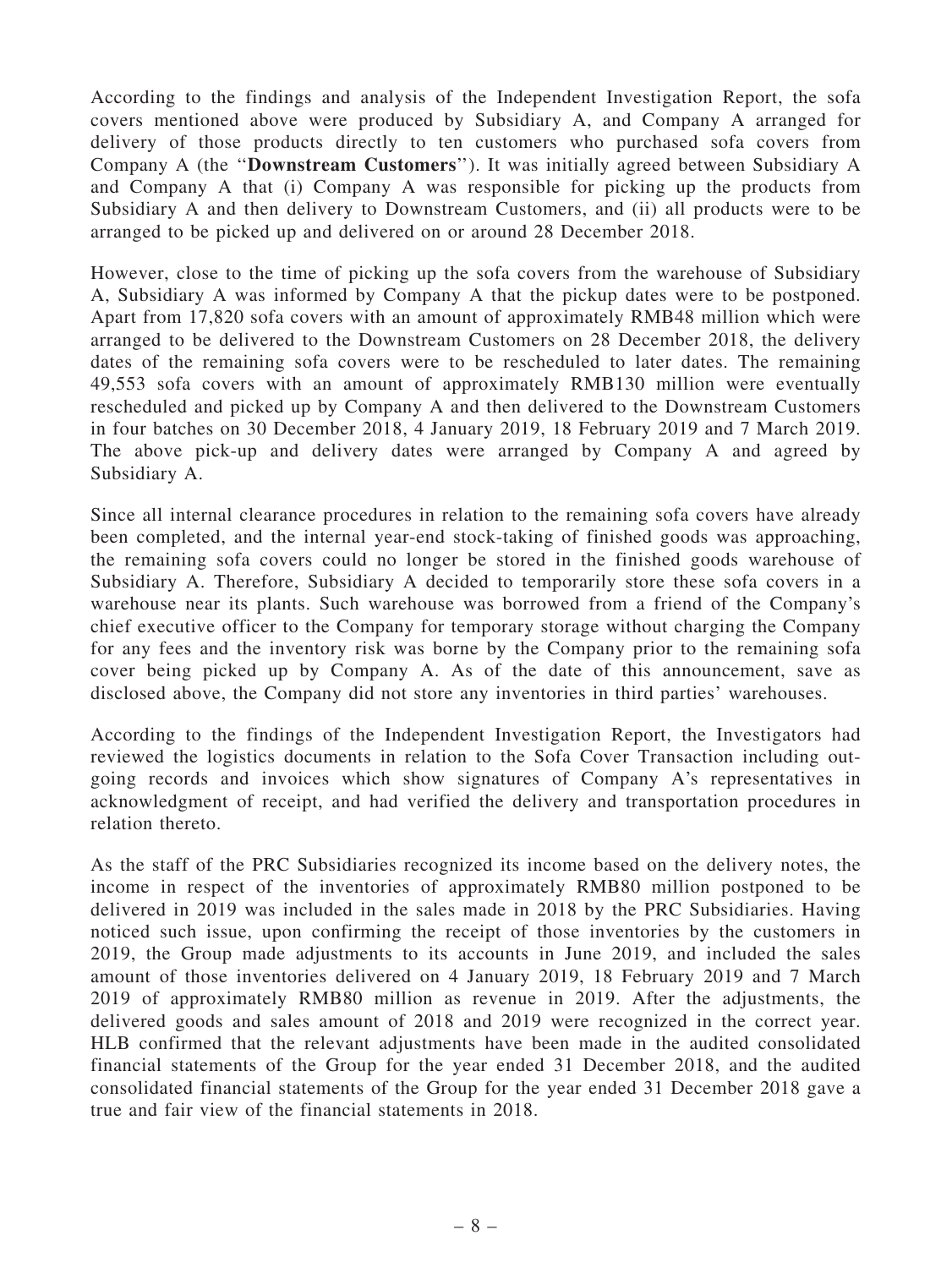In light of the above incidences, the Company has thus strengthened corresponding internal control measures by adding that both the delivery note and the receipt confirmation from customers are required as evidence for revenue recognition. The remedial measures that the Company has taken including: (i) adding above internal control procedures; and (ii) the Company has additionally assigned two senior staff from the finance department to review and monitor the implementation of internal controls in relation to sales cycle, purchase cycle and inventory cycle and they will act as checkers to ensure internal control procedures are properly carried out. These two senior staff from the finance department will throughout the year monitor these cycles and report to the Directors directly if and when they discover any inconsistencies with the internal control procedures. Taking into account that (i) an independent internal control adviser, World Link Corporate Finance Limited, has reviewed the updated internal control manual of the Company on 28 July 2019, and the internal control adviser is of the view that as at 28 July 2019 the internal control procedures are appropriate and adequate; (ii) the Company has additionally assigned two senior staff from the finance department to review and monitor the implementation of internal controls measures; and (iii) as at the date of this announcement, no issue in relation to the implementation of corresponding internal control procedures was identified by the Company, the Directors are of the view that the corresponding internal control procedures are effective and adequate. Based on the reasons discussed above and considering that as at the date of this announcement, the Directors are not aware of any other incidents similar to the issues identified in the EY's Queries and the Independent Investigation Report with revealed internal control weaknesses, the Directors are further of the view that the Company's internal control systems are effective and adequate.

As for those 13 trucks mentioned in the EY's Queries, according to the findings of the Independent Investigation Report, the Investigators have reviewed the logistic documents such as all back-to-back, out-going records dated 28 December 2018 in respect of the goods transported in the said 13 trucks and conducted interviews with relevant personnel of the PRC Subsidiaries which all confirmed that the products being transported by the said 13 trucks were different from those relating to the Sofa Cover Transaction. The products relating to the Sofa Cover Transaction were all picked up by Company A and the Investigators have checked all relevant logistics documents.

Further, according to the information and relevant documents including but not limited to sales invoices and bank records, Company A has partially paid an amount of approximately RMB130 million to the PRC Subsidiary for the Sofa Cover Transaction as at the date of this announcement.

As for the transactions between Company A and the Downstream Customers, out of the goods in relation to Sofa Cover Transaction, the Investigators successfully interviewed with the Downstream Customers who had entered into transactions with Company A in respect of an amount of approximately RMB160 million. During its investigation, the Downstream Customers were unable to provide the Investigators with all documents and information requested due to various reasons, mainly including trade secrets and corporate privacy, nevertheless upon reviewing and analysing the information obtained from the documents provided and interviews, there was no evidence to suggest that the authenticity of the transactions between Company A and the Downstream Customers was an issue.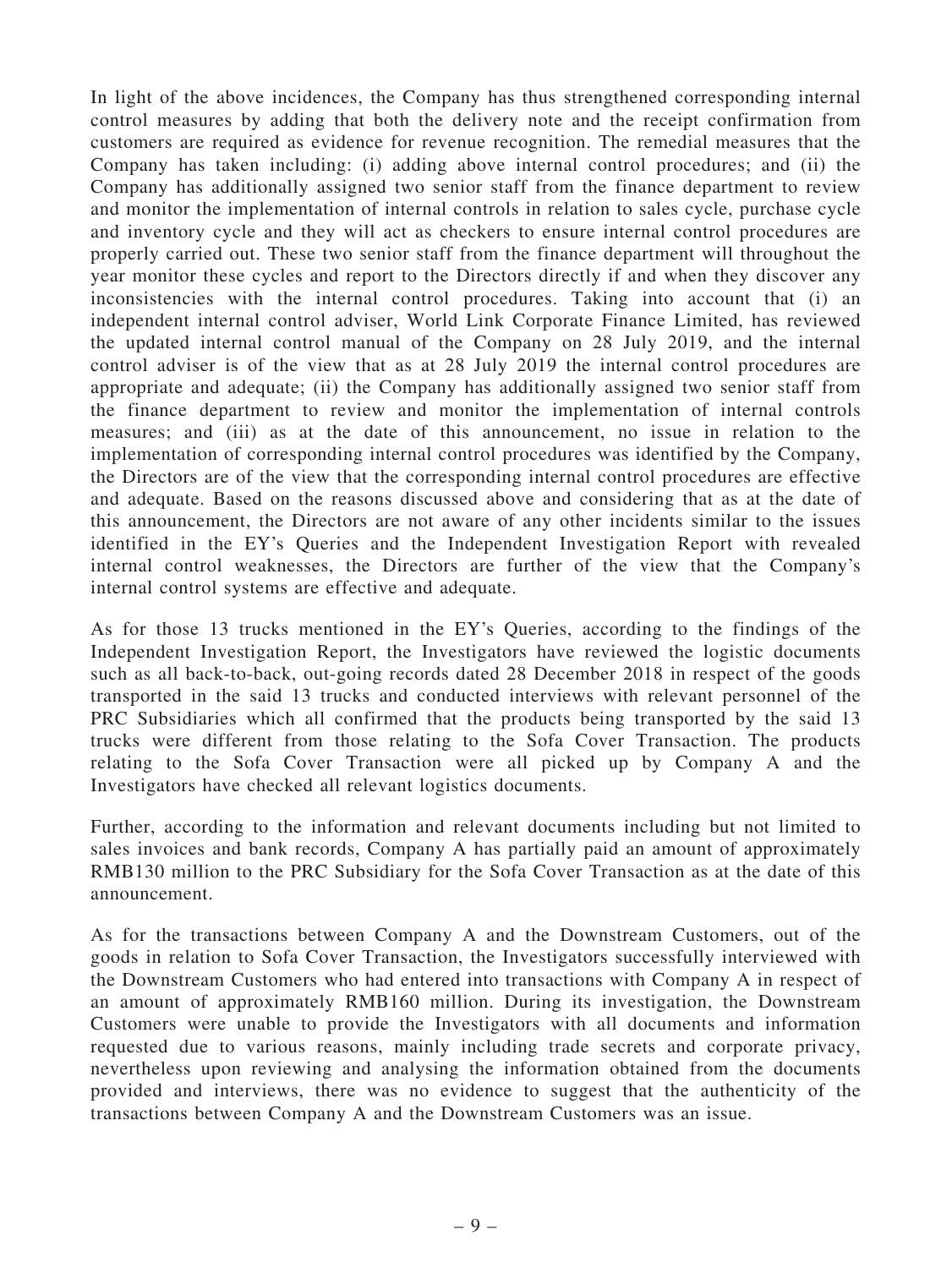In respect of the decrease in overtime pay to the relevant workers involved in the production of the products relating to the Sofa Cover Transaction in December 2018, the findings of the investigation showed that part of the overtime pay was settled in January 2019 after closing of the books for the 2018 year end. As a result, the overtime pay in January 2019 was higher than that in December 2018. Having noticed such issue, the Company made adjustments to the wages paid in 2018 and accrued the wages paid in 2019 and included such amount in 2018. After the adjustments, the overtime payment relating to the work in 2018 were recognized in the correct year. HLB confirmed that the relevant adjustments have been made in the audited consolidated financial statements of the Group for the year ended 31 December 2018, and the audited consolidated financial statements of the Group for the year ended 31 December 2018 gave a true and fair view of the financial statements in 2018.

In conclusion, according to the findings of the investigation, the agreements, transport documents and payment advices in respect of the transaction with an amount of approximately RMB178 million showed that the transaction between the PRC Subsidiary and Company A was authentic.

# Procedures performed by HLB in respond to EY's Queries and the Independent Investigation Report

- (i) To address the EY's Queries and when conducting its audit for the financial year 2018, HLB has considered the followings aspects for the investigation:
	- a. HLB has reviewed and discussed the EY's Queries with the management of the Company;
	- b. HLB has reviewed and considered the scope of the investigation and methodologies adopted by the SWC;
	- c. HLB has assisted SWC during the investigation process in relation to the EY's Queries; and
	- d. HLB has considered the findings and results of the investigation performed by SWC.
- (ii) HLB has also performed the following additional audit procedures (the ''Additional Audit Procedures''), which HLB considered necessary for addressing the EY's Queries and the investigation as below:
	- a. interviewed with the Group's senior management or relevant staffs;
	- b. conducted background search on the relevant companies;
	- c. carried out site visit to the relevant companies' offices or factories accompanied by the investigators engaged by the Company;
	- d. interviewed with the relevant persons accompanied by the Investigators;
	- e. attended the majority of interviews with the relevant person from Downstream Customers;